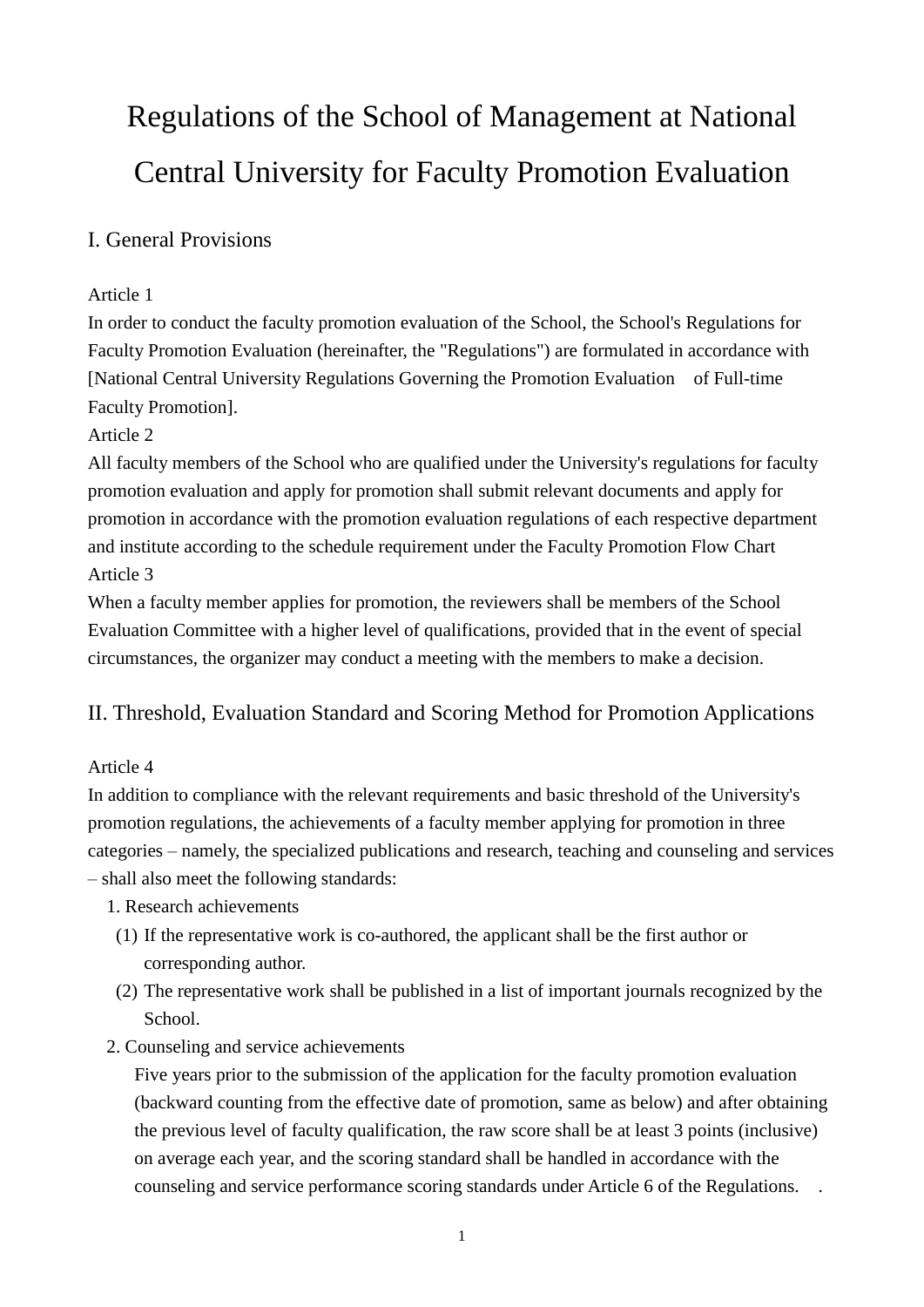#### Article 5

The scope of evaluation on a faculty promotion application consists of three items – namely, teaching, research, and counseling and services – with teaching performance accounting for 30%, research performance 50% and counseling and service performance 20%.

#### Article 6

Mechanical scoring method: Except as specially indicated in each paragraph, the calculation standard shall be based on the period which is five years prior to the submission of evaluation application and after the previous level of faculty qualification is obtained.

- 1. Scoring standard for teaching performance:
	- (1) Thesis advising

Advising the graduation theses of the students of the University with 1.5 points for each thesis; and in case of more than one thesis advisors, the points earned by each advisor shall be calculated in accordance with Paragraph 2(7) of this article (the "author" in the formula will be changed into "thesis advisor.")

(2) Teaching Credits

1 point will be earned for every 3 credits taught at the University. If less than 3 credits are taught, 0.3 point will be earned for each credit. For credits taught at departments that have no relevant graduate institutes, 0.5 points will be earned for each credit.

- (3) If the applicant holds an administrative position, 2 more credits will be added for each semester.
- (4) Preparation of teaching materials

For publication of books as university textbooks, 7 points will be earned for each teaching material passing the evaluation of the Ministry of Education (MOE) or receiving the MOE's award.

(5) Years of teaching

For teaching at a domestic or overseas university, 1.5 points will be earned for each year; and for teaching or research-related work in a domestic or overseas institution, 0.8 point will be earned for every year.

- 2. Scoring standard for research performance:
	- (1) 3 points for each publication in a domestic academic journal with a peer review system.
	- (2) 8 points for each publication in Grade 1 and Grade 2 TSSCI core journals or any overseas academic journal with a peer review system.
	- (3) 10 points for each publication in the SCI academic journals.
	- (4) 12 points for each publication in the SSCI academic journals.
	- (5) 15 points for each publication in outstanding management school journals.
	- (6) If a publication or a report is authored by more than one person, the score of each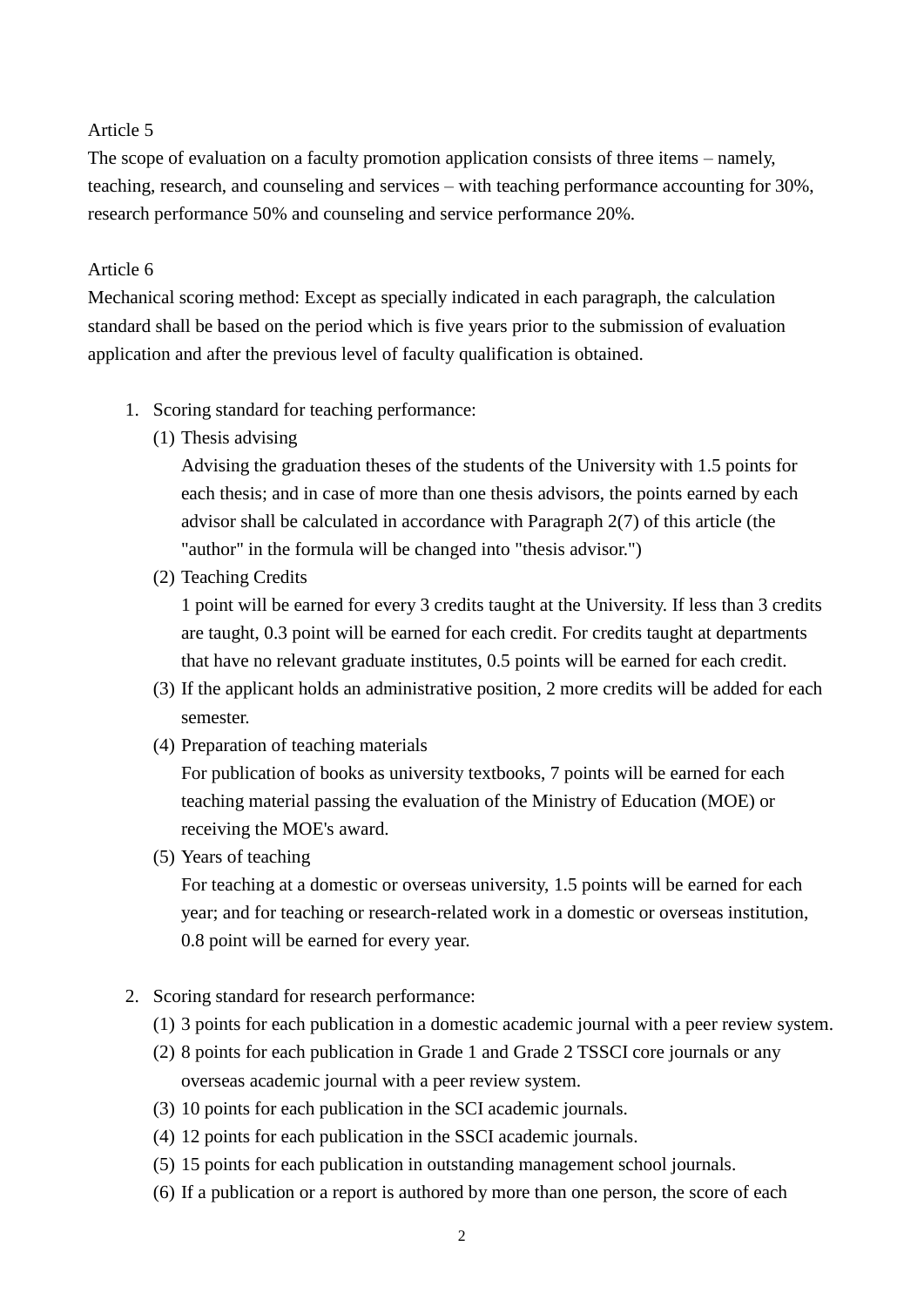author shall be calculated by the following formula:

 2  $Score =$  \* (Sore for Sole Author) Number of Author  $+1$ 

- (7) 3 points per year for serving as a principal investigator or participating in each research project commissioned by a public or private organization (only for projects reported to the employing organization). The score earned by each individual concerned shall be calculated by the formula in Subparagraph (7) of this paragraph, provided that the "number of authors" shall be determined by the extent of participation by the individuals concerned in the following manners:
	- a. In case of being a principal investigator or co-principal investigator, the number of  $a$ uthors = the number of principal investigators + co-principal investigators.
	- b. In case of being a sub-investigator, the number of authors = the number of  $sub-<sub>i</sub>$  investigator + principal investigators + co-principal investigators.
	- c. In case of being a researcher, the number of authors  $=$  the number of researchers  $+$  $sub-<sub>i</sub>$  investigators + principal investigators + co-principal investigators.
- (8) The same publication can be scored only once based on the most advantageous scenario without double counting.
- 3. Scoring standard for counseling and service performance: (Except as otherwise stipulated in the original calculation standard and Subparagraph (7) of the preceding paragraph, the calculation standard shall be the services performed at the University five years prior to the submission of promotion evaluation application and after the previous level of faculty qualification is obtained, with each single item capped at 8 points.)
	- (1) For participation in either a University or School standing/special committee, or in temporary task-oriented one recognized by the Dean, 0.5 point will be earned each semester.
	- (2) For assumption of Center-level or laboratory supervisor, 1 point will be earned each semester.
	- (3) For organization of an external seminar, training course or workshop that lasts less than two days, 0.5 point will be earned for each event and 1 point for each event that lasts three to five days.
	- (4) For organization of a nationwide academic conference, 2 points will be earned for each event.
	- (5) For serving as a mentor, 1 point will be earned each semester, provided that if a University excellent mentorship award is received, 1.5 points will be earned for each semester of the academic year. For serving as various specific kinds of mentors in the Students Affairs Office, 0.5 point will be earned for each semester, provided that if a University excellent special item mentorship award is received, 1 point will be earned for each semester of the academic year.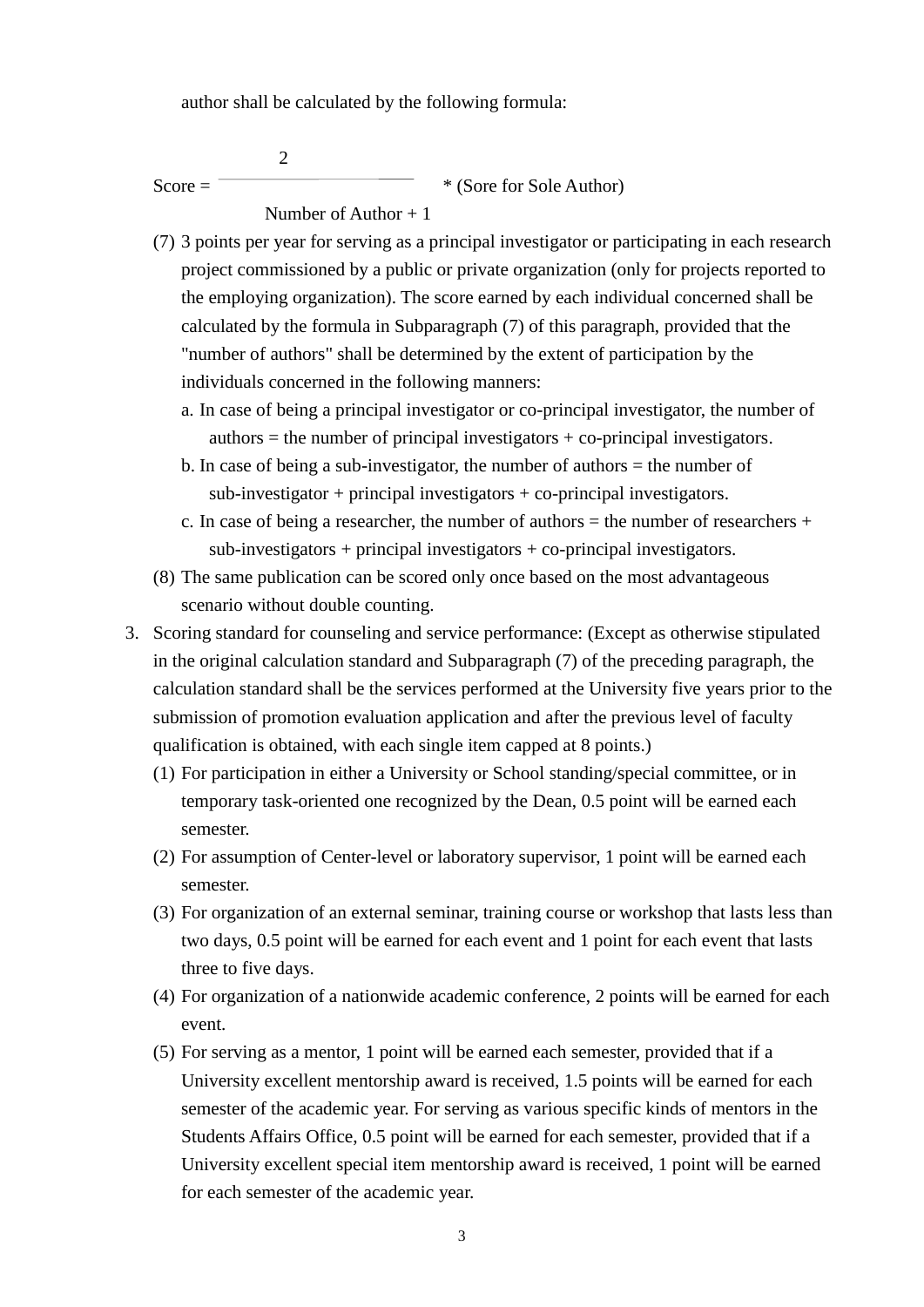- (6) If the applicant holds administrative positions, 1 point will be earned each semester.
- (7) Faculty's years of service in other institutions in the past five years shall be assessed by the School.
- (8) The scores set forth in the preceding paragraphs shall be assessed by the evaluation committee of a department or a graduate institute based on the performance of the applicant. Each department or graduate institute may set the scores for its service items in its respective promotion regulations, provided that those which may be included in the School-level promotion scoring shall not exceed 5 points.
- (9) If the applicant is the principal author of a cross-unit cooperation project or is in charge of promoting a schoolwide task recognized by the Dean, 0.5 point will be earned for each semester to the extent of not exceeding 5 points.

#### Article 7

The aggregate scores of teaching, research and counseling and services in Article 6 above shall reach 70 (inclusive) as the passing criterion. The applicant who fails to reach the minimum passing score will not be accepted.

#### Article 8

According to promotion procedure regulations of the University and the School, the applicant who meets the above-mentioned application promotion thresholds should submit the promotion application form, the list of publications for promotion and specialized publications, etc., reviewed by department (graduate institute) faculty evaluation committee (hereinafter, the "Department (Institute) Committee") and approved by the school faculty evaluation committee (hereinafter, the "School Committee"). After that the documents will be sent to the Personnel Division for preliminary evaluation in accordance with administrative procedures.

## III. Scoring and Recommendation Measures

#### Article 9

For a faculty member who has passed the preliminary evaluation, the publications will be sent to external scholars or experts for review by the School in accordance with [National Central University Regulations Governing the Promotion Evaluation of Full-time Faculty], [National Central University Guidelines on Conducting External Reviews of Faculty Qualifications], and [Guidelines on Implementing External Reviews of Faculty Publications at School of Management]. The Review List of School Faculty Promotion Publications is attached. The external evaluation shall be conducted by 6 reviewers. The evaluation result submitted to Department (Institute) Committee, School Committee and University Committee must meet [National Central University Regulations Governing the Promotion Evaluation of Full-time Faculty].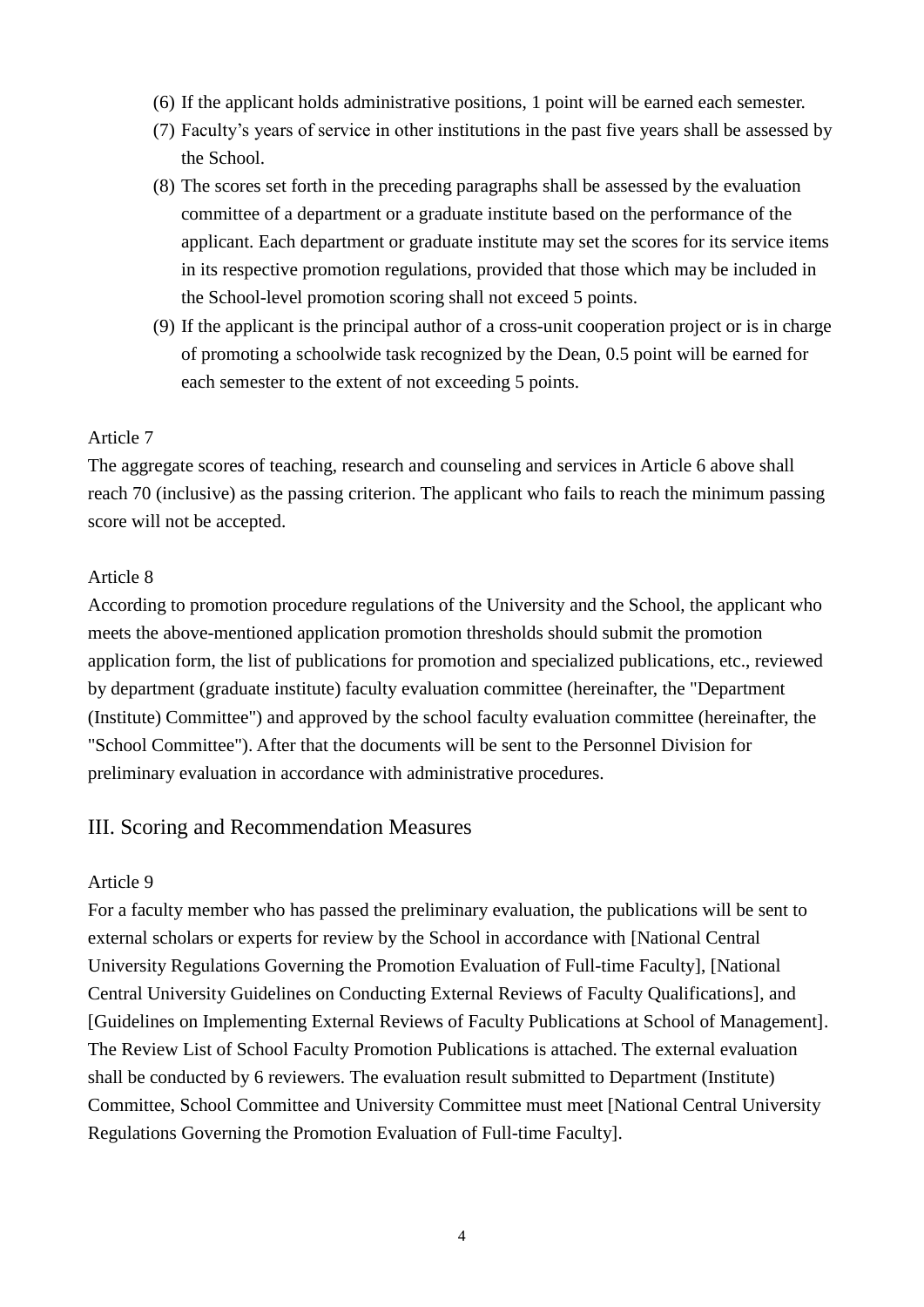#### Article 10

Before conducting a substantive evaluation meeting, School Committee may notify the applicant to be present to provide an explanation, and the applicant may waive the explanation opportunity, depending on his/her needs.

## Article 11

Faculty promotion involves concrete achievements in three categories including research, teaching, and counseling and services, with the following weightings and evaluation items:

- 1. Research performance (50%):
	- (1) Specialized publications (35%): unless specific reasons supported by a professional academic basis can be provided to disrupt the credibility and accuracy of the professional external evaluation, the determination thereof shall be respected.
	- (2) Other research achievements (15%): general performance in terms of other academic honors or achievements including research grants, industry-academia collaboration, patents, technology transfer, impact on society, domestic and international awards, promotion of integrated or interdisciplinary projects, leadership in student participation in research competitions, etc.
- 2. Teaching performance (30%): including teaching evaluation, teaching, advising graduate students, teaching honors and other performance in promoting the effectiveness of teaching, etc.
- 3. Counseling and service performance (20%): including specific contributions such as counseling students, serving as a mentor, holding concurrent administrative positions, participating in departmental, school and university services and off-campus services.

## Article 12

The calculation of the external evaluation results of the aforementioned research performance of specialized publications is the average of total external assessment scores divided by the numbers of publication copies sent to external reviewers. However, if the School Committee members believe that there are doubts such as obvious divergence in the external reviews, the overly sketchy reviews hindering comprehensibility, or materially defective evaluation procedure, the questionable evaluation opinions may, with the approval of the majority of members present, be additionally sent to three other reviewers in order on the list of publication reviewers originally determined by the operating team for such promotion by drawing lots, and the results of the second external evaluation and those of the first external evaluation will be combined for calculation. The results of such evaluation shall still meet the results of external evaluation under [National Central University Regulations Governing the Performance Evaluation of Full-time Faculty] before the application may be submitted to the School Committee for re-evaluation.

The School Committee members shall score the other research achievements under the research performance and the teaching and counseling and service performance of the applicant. After the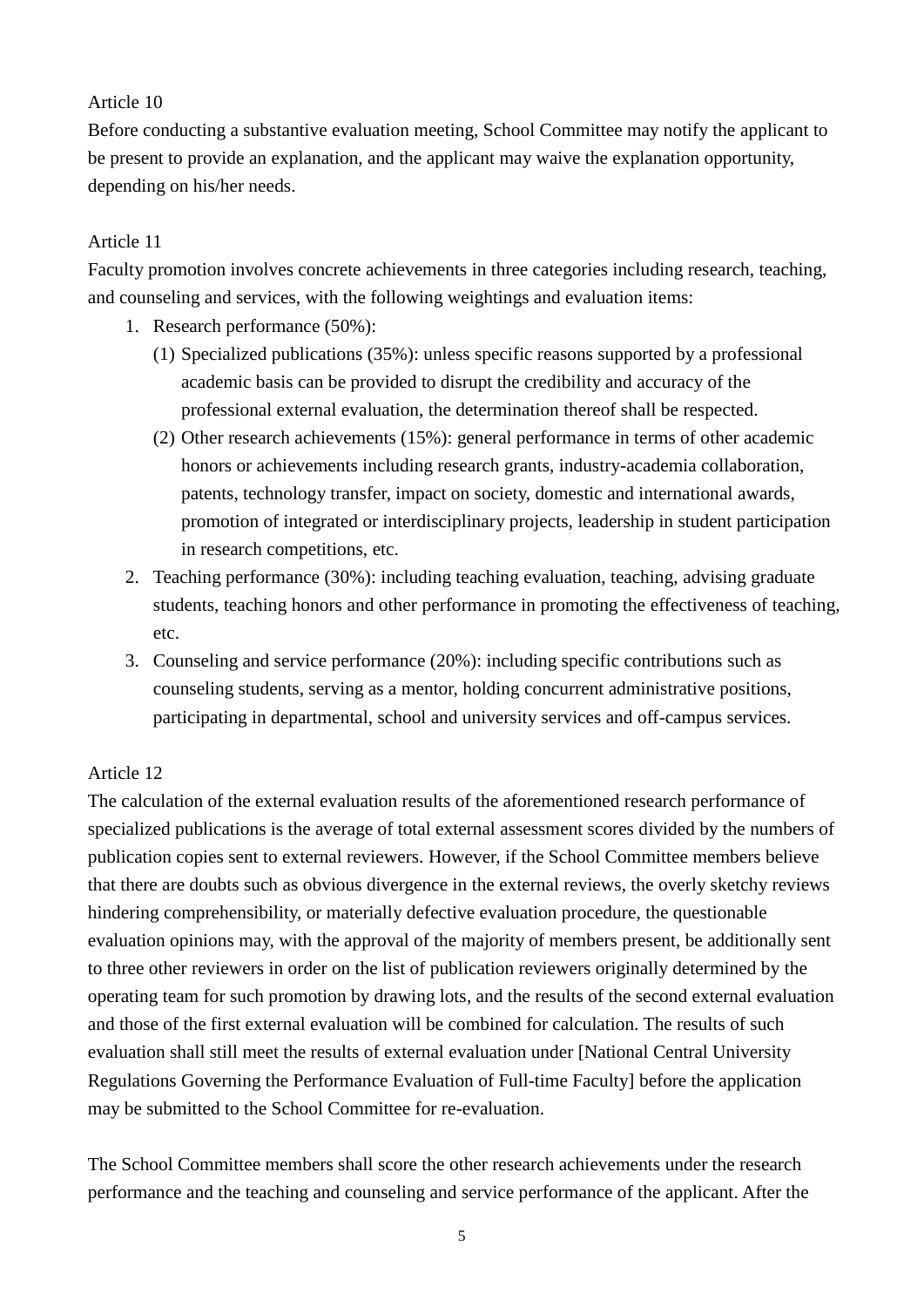results of the external evaluation of the special publications for the above research performance are included, the application may be recommended to the University Faculty Evaluation Committee for evaluation only when the number of votes assigning a total score of 80 and above for the three categories of teaching, research and counseling and services account for over two thirds of the members attending the School Committee meeting.

#### Article 13

If the resolution is no recommendation in the above procedure, a written notice indicating the reasons for no recommendation concerning the three portions of research, teaching and counseling and services will be delivered to the applicant and the unit originally making the submission within one week after the meeting.

#### IV. Measures for Appeals and Grievances

#### Article 14

In case of dissatisfaction with the resolution of the School Committee, the applicant may file grievances with the Faculty Grievance Review Committee of the University in 30 days from the date of receipt or knowledge of the evaluation measures or seek remedies pursuant to the administrative appeal procedure.

If an applicant is dissatisfied with the evaluation resolution of the Departmental (Institute) Committee, s/he may appeal to the Faculty Grievance Review Committee of the School within 10 days from the day the resolution is received. The appeal may be filed only once. When an appeal is filed, it is necessary to prepare a letter of appeal and relevant materials. The School Committee shall make a ruling on whether to accept the appeal or not within 10 days upon receipt of the appeal with favorable votes cast by over two thirds of the School Committee members present. After an appeal is accepted, the School Committee shall set up a five-person task force to investigate, and the task force will submit concrete investigation results to the School Committee for deliberation in three weeks. If the School Committee believes that the appeal is well-grounded, the investigation results should be sent to the Departmental (Institute) Committee for re-evaluation. The departmental evaluation committee shall make a decision which shall be copied to the individual concerned in two weeks. If the appeal is found to be baseless, a written notice specifying the reasons shall be issued to the individual concerned. If the individual concerned is still not satisfied with the re-evaluation resolution of the Departmental (Institute) Committee, grievances may be filed with the Faculty Grievance Review Committee of the School within 30 days from the day when the measures are received or known or seek remedies pursuant to the administrative appeal procedure.

If an applicant has filed grievances with the Faculty Grievance Review Committee of the School, s/he shall not appeal to the School Committee again, and the deliberation on the appeal case which has been ongoing shall also be suspended.